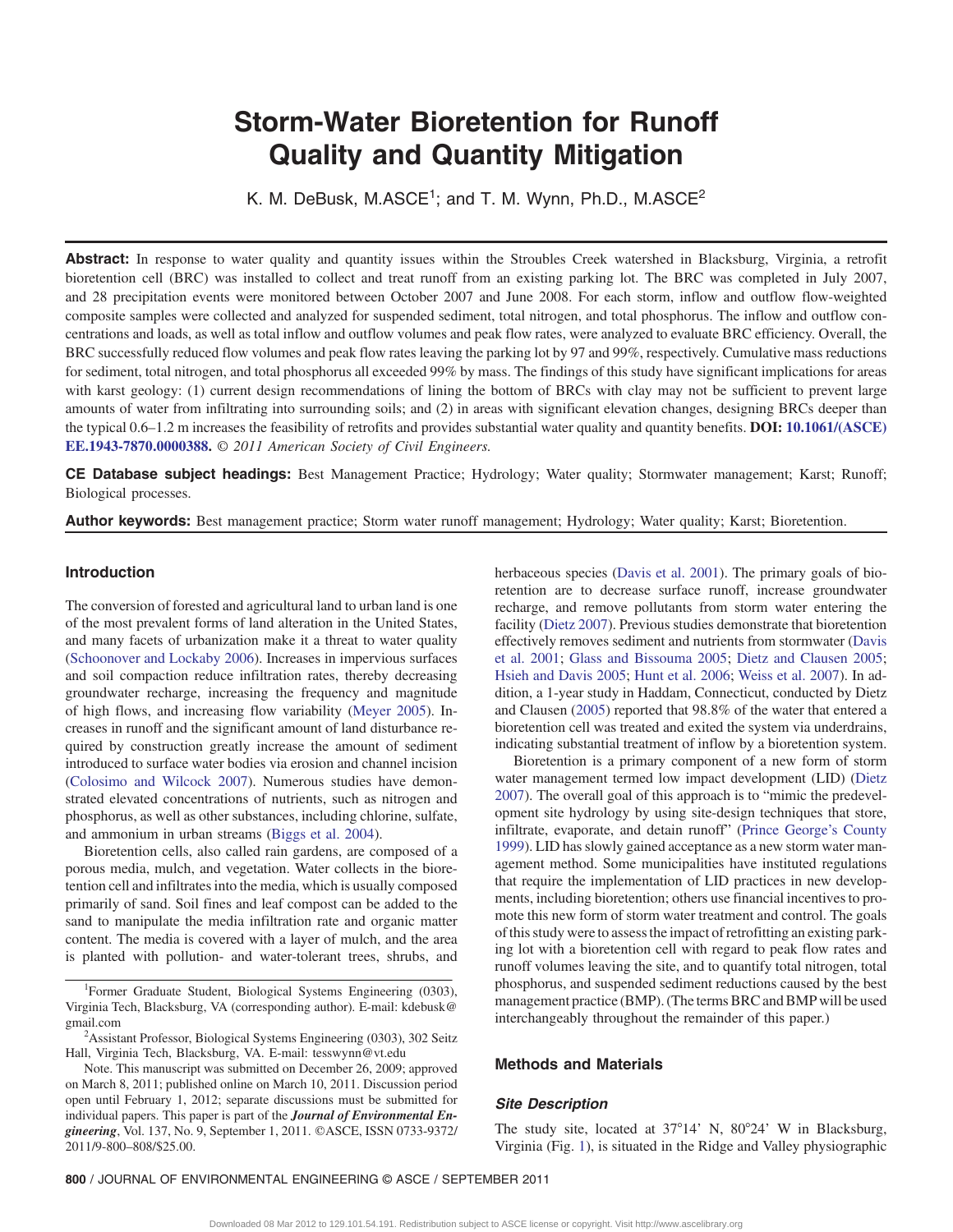<span id="page-1-0"></span>

Fig. 1. Location of the studied bioretention cell in relation to the state of Virginia, the Town of Blacksburg, and the Stroubles Creek watershed

province, between the Alleghany and Blue Ridge Mountains. On average, the site receives approximately 109 cm of rainfall per year and experiences mean daily maximum temperatures of 5 to 28°C [\[National Climate Data Center \(NCDC\) 2008](#page-8-12)].

A retrofit bioretention cell (BRC) was constructed at the Blacksburg Aquatic Center to treat runoff from the existing parking lot and to serve as a research and demonstration project. The Aquatic Center is located approximately 2.7 km from Blacksburg and is a year-round indoor aquatic facility that serves local residents throughout the year. Existing storm water management at the site consisted of traditional curb and gutter and dry detention ponds, which discharged runoff to an unnamed tributary of Stroubles Creek. The watershed draining to the BMP included a 0.16-ha impervious parking lot and approximately  $65 \text{ m}^2$  of turfgrass surrounding the BMP.

## BMP Design

The design of the retrofit bioretention cell was based on requirements and recommendations set forth in the Virginia Stormwater Management Handbook [[Virginia Department of Conservation](#page-8-13) [and Recreation \(VADCR\) 1999](#page-8-13)]. These requirements state that the BMP must be sized to hold the first 13 mm of runoff from the watershed and to match the predevelopment peak flow rates of a 2-year and a 10-year, 24-h storm event. To determine the BMP size necessary to meet these requirements, a comprehensive hydrologic budget model was developed using STELLA, a modeling program with an icon-based graphical interface (ISEE Systems, Inc., Lebanon, New Hampshire). The main components of the model were runoff entering the BMP (Natural Resources Conservation Service curve number method); evapotranspiration from the BMP (Thornthwaite method); percolation of water through the BMP media (Horton's equation); exfiltration into the subsoil (Horton's equation); outflow from the BMP; and overflow from excess ponding.

Spatial and infrastructure constraints limited the available area for the BMP; therefore, the treatment volume within the BRC, as determined by the hydrologic model, was achieved by making the cell deeper than the typical 0.6–1.2 m. The dimensions of the BRC were 4.6 m long, 7.6 m wide, and 1.8 m deep, resulting in a BMP surface area to drainage area ratio of approximately 2.1%. This is lower than the standard design ratios of 5–7% discussed by Hunt et al. ([2006\)](#page-8-9), as well as the recommended minimum of 2.5% in the Virginia Stormwater Management Handbook ([VADCR 1999](#page-8-13)); however, this was a retrofit BMP and, in most cases, site constraints limit the extent to which retrofit practices can conform to standard design methods.

As recommended by Hunt and Lord [\(2006](#page-8-14)), the BRC was filled with a mixture of 88% washed medium sand, 8% clay and silt fines, and 4% leaf compost, which were not compacted and were overfilled to allow settling. The drainage layer, located 30 cm above the bottom of the BMP, consisted of two sets of two (a total of four) parallel, 10-cm-diameter perforated pipes, covered with #57 stone and wrapped in filter fabric to prevent clogging by fines. These underdrains connected to an outflow structure, which discharged to an existing dry detention pond. The 30-cm ponding depth at the bottom of the BRC was designed to create an internal water storage (IWS) zone, which was included to promote denitrification between storm events. Because of underlying karst geology, significantly increasing infiltration in an isolated area was not recommended; therefore, a 15-cm compacted clay layer was installed on the bottom of the cell to prevent water from infiltrating into the subsoil. The bottom and sides of the BMP were lined with a permeable filter fabric to prevent the surrounding soil from intruding into the cell and clogging the media. The media was covered with 10 cm of hardwood mulch to encourage plant growth, and a variety of hardy native perennials, shrubs, and trees were planted to maintain infiltration rates and promote pollutant removal. Water ponded on the BRC surface in excess of 10 cm overflowed into the outlet structure, which discharged to the dry detention pond.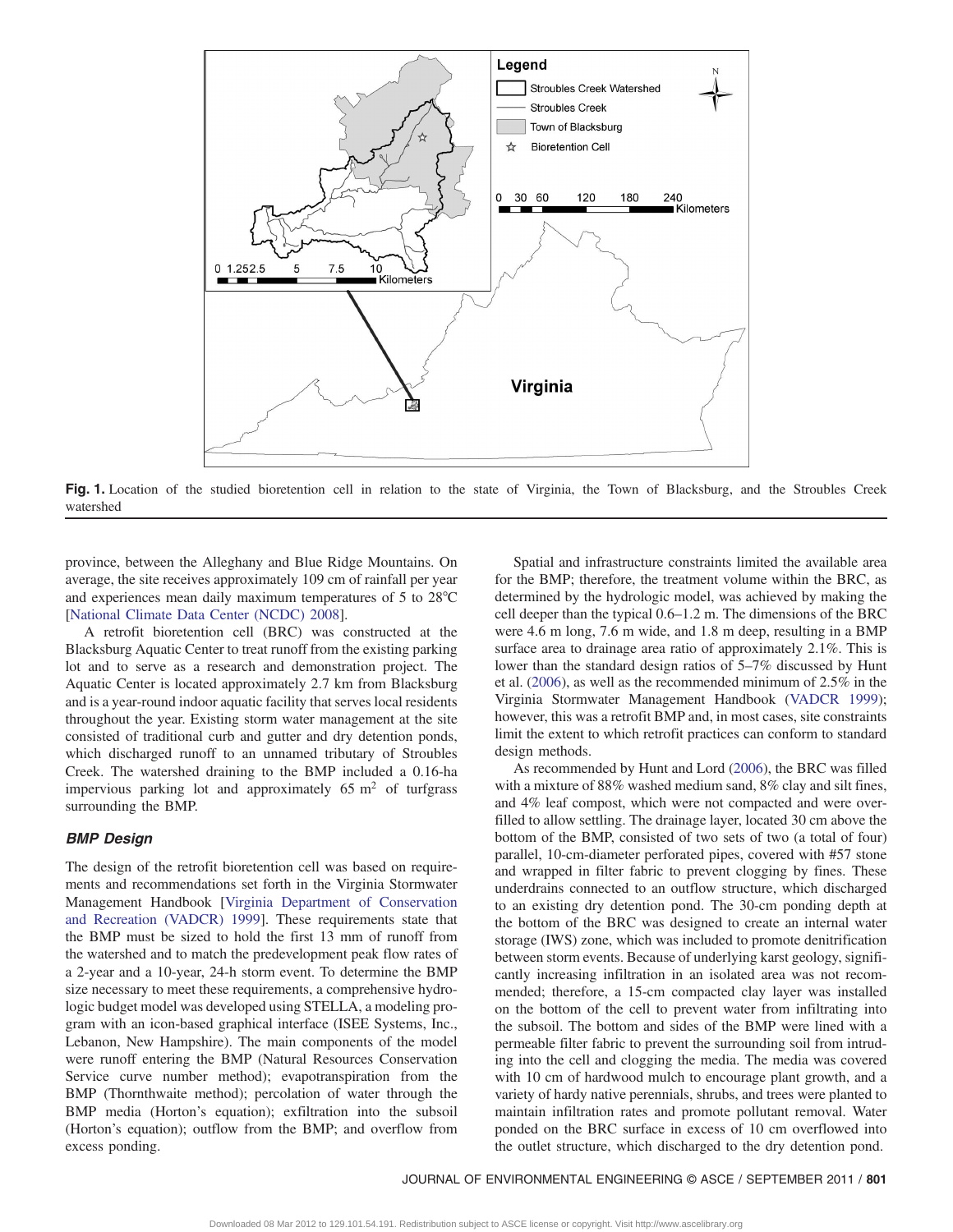## **Monitoring**

Independent runoff events were defined as storms having a minimum of 6 h between inflow events; otherwise, all samples were considered representative of a single event. A tipping-bucket rain gauge, located approximately 0.4 km from the study site, measured precipitation depth and intensity. Because of equipment malfunction, rainfall data were not recorded at this location from February 7, 2008, to March 28, 2008. Precipitation data during this time period were obtained at a nearby weather station operated by the U.S. National Oceanic and Atmospheric Administration and located at the Virginia Tech Airport, approximately 5.5 km from the study site. This station records precipitation data every 20 min.

Thel-Mar compound v-notch/rectangular weirs and bubble levelers (Thel-Mar, Brevard, North Carolina) were installed in the BMP inflow and outflow pipes. ISCO 6700 samplers (0.3-mm accuracy; Teledyne Isco, Inc., Lincoln, Nebraska) with bubblerlevel flow modules recorded water levels every minute. The ISCO samplers were programmed to begin sampling when water flowed over the weir crest and to take a discrete sample of approximately 1 L following every 2.8 m<sup>-3</sup> of runoff. Flows less than 1.2E-5 L/s were not recorded.

Two sets of two nested piezometers were installed in the BRC to observe water movement through the system. Each set included a piezometer that extended to the bottom of the BMP and one that extended to 0.9 m above the bottom of the BMP. The piezometers were constructed of five-cm diameter PVC pipe with an end cap. Holes 0.64 cm in diameter, at an approximate spacing of 1.9 cm, were drilled to a height of 10 cm above the end cap. Unvented Onset HOBO Model U20 pressure transducers (0.3-cm accuracy; Onset Computer Corp., Bourne, Massachusetts) recorded total pressure at 1-min intervals. Barometric pressure data were recorded at the Heth Farm (4.8 km from the site) at 5-min intervals by a Vaisala PTB101B analog barometer (0.015 kPa accuracy; Vaisala Oyj, Vantaa, Finland) and were used to correct the piezometer data to determine water level within the BMP.

## Laboratory Analyses

Samples taken within an individual storm event were composited to produce a single influent and a single effluent flow-weighted sample for each runoff event. Each composite sample was analyzed for total nitrogen (TN), total phosphorus (TP), and suspended sediment concentration (SSC). TN and TP concentrations were analyzed using Hach methods 10071 and 8190, respectively [\(Hach 2002\)](#page-8-15), and suspended sediment concentrations were determined using ASTM Method D 3977-97. Method detection limits for TN, TP, and SSC analyses were 0.5 mg/L, 0.02 mg/L, and 1 mg/L, respectively. Storm water runoff samples were stored in acid-washed plastic bottles at 4°C prior to laboratory analysis. Samples were analyzed within the holding times recommended by the U.S. EPA ([2002\)](#page-8-16). One duplicate was run for every 20 samples for each test performed, and one sample spiked with a known concentration (quality control standard—QCD) was run for every set of samples. Acceptable ranges for the values of duplicates and QCDs for each of the individual tests were determined as stated in the Technology Acceptance Reciprocity Partnership (TARP) [\(2003](#page-8-17)). If the duplicates and/or QCDs did not fall within the specified range, the test was repeated for the entire set of samples until the values were in compliance. Samples that resulted in an "under range" reading were recorded as half the lowest detectable value for the testing method.

Samples of the sand, topsoil, and leaf compost were collected as they were mixed to create the bioretention media. A composite sample of potting soil was created by taking subsamples of the planting medium from several of the plants placed in the BMP, and mulch samples were collected as it was spread. Each of the media components was tested for total nitrogen, total phosphorus, and Mehlich-III phosphorus using methods published by the American Society of Agronomy and Soil Science Society of America [SW 846-6010B for TP, MSA Part 2 (1996); Dumas Method for TN] ([Page 1982\)](#page-8-18). Samples that were not homogenous, such as the mulch, were ground to create a mixture representative of the overall sample before being analyzed.

## Data Analyses

Precipitation data collected by the tipping-bucket rain gauge were used to determine storm length, average and maximum rainfall intensity, duration of preceding dry weather, and total precipitation for each storm event. Pressure data recorded by the HOBO pressure transducers were corrected using the continuous barometric pressure record and converted to centimeters of water. Water-level (head) data, monitored via the bubbler levels and flow modules, were used to calculate flow rates and total volumes for each storm event using a rating curve developed from the manufacturerprovided weir rating table.

Total mass loads for each storm were determined by multiplying the concentration of the flow-weighted composite sample by the total volume. Percent removal calculations were performed using total mass loads. The findings and conclusions reported subsequently refer to total mass loads, not concentrations, unless otherwise noted. Finally, peak flow rates were identified for individual storm events as the largest flow rate recorded during the entire event.

## Statistical Analyses

The total outflow mass load for TN, TP, and SSC for each storm was subtracted from the total inflow mass load to determine the change in runoff pollutant mass attributable to the BRC. Similarly, the total outflow volume was subtracted from the total inflow volume. The data were checked for normality using the Shapiro-Wilks test [\(Dalgaard 2002](#page-8-19)). Nonnormal data were analyzed using a paired, one-sided, nonparametric Wilcoxon Signed Rank Test to test for significant changes in TN, TP, and SSC mass loads, as well as runoff volume and peak flow rate through the BMP. Normally distributed data (peak flow rates and TN, TP, and SSC concentrations) were analyzed using a one-sided, paired t-test. The nonparametric Spearman's  $\rho$  correlation test was used to investigate correlations between precipitation, flow, volume, and pollutant removal rates ([Dalgaard 2002\)](#page-8-19).

An alpha-value of 0.05 was used for all statistical tests to determine significant differences. All statistical analyses were performed using the statistical software R, version 2.6.2 ([Dalgaard](#page-8-19) [2002](#page-8-19)).

#### Results and Discussion

#### Precipitation

Monitoring of the BRC began on November 9, 2007, and was discontinued June 1, 2008. During this time period, a total of 41 precipitation events occurred, with 28 of these storms producing inflow into the BMP. An average of 0.8 cm of rainfall fell per storm, with an average intensity of  $0.7 \text{ cm/h}$ . Total rainfall depth and duration data for each storm are shown in Fig. [2.](#page-3-0)

When compared with the 30-year monthly averages from years 1971–2000 [\(NCDC 2008\)](#page-8-12), the rainfall amounts received during the study period were much lower. This lack of rainfall was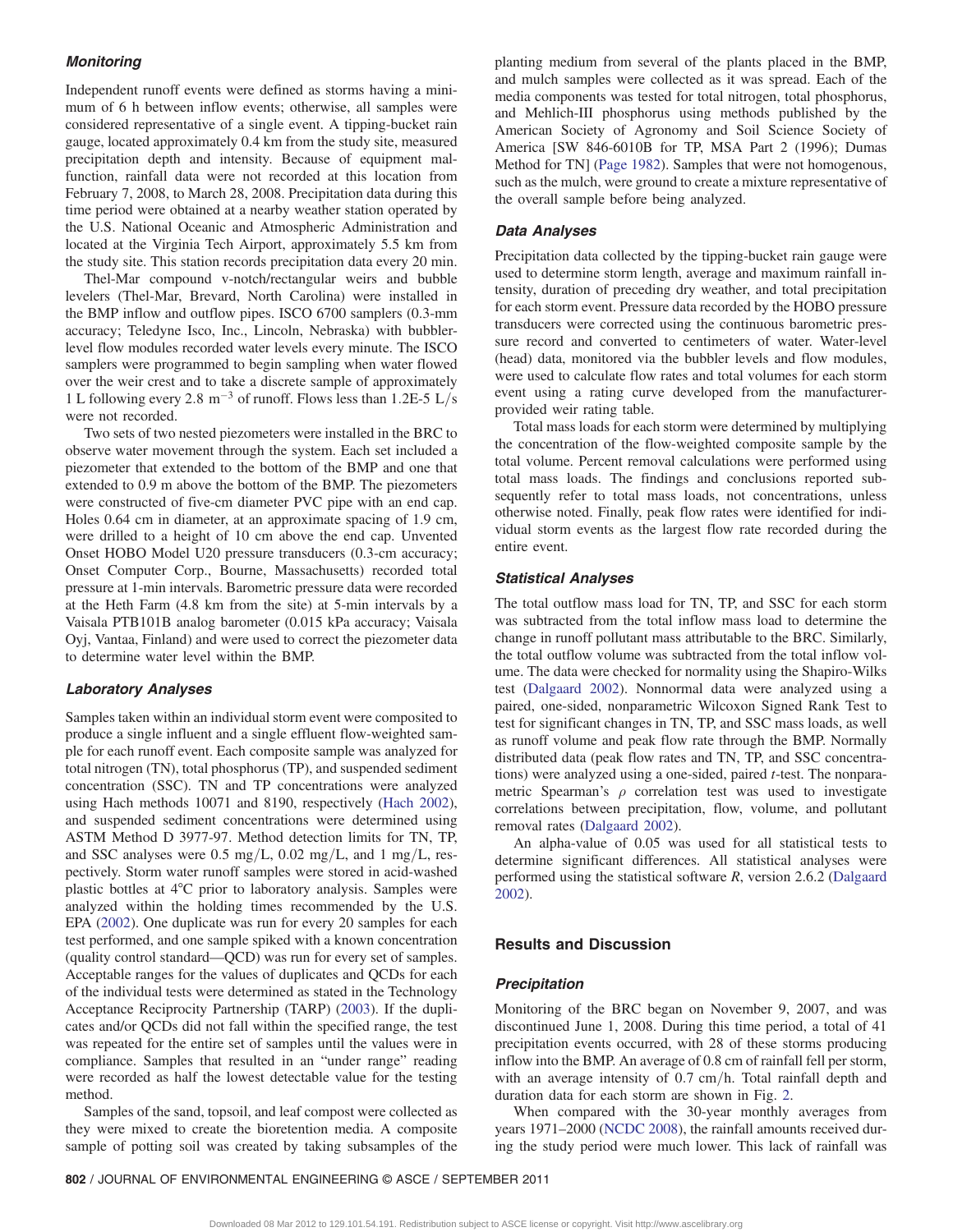<span id="page-3-0"></span>

Fig. 2. Storm duration and total precipitation of monitored storm events for the study site in Blacksburg, Virginia

representative of the weather patterns experienced during 2007, as many parts of the United States, the study site included, suffered a severe drought. A report issued by the Virginia Department of Environmental Quality on October 22, 2007, stated that "exceptional drought conditions [persisted] in southwest Virginia" and rainfall amounts received during the preceding year were well below normal [[Virginia Department of Environmental Quality \(VADEQ\)](#page-8-20) [2007](#page-8-20)]. A status report issued on March 25, 2008, stated precipitation deficits had not improved since October, but the severity of the drought throughout Virginia was slightly reduced [\(VADEQ 2008\)](#page-8-21). As the results of this study are not representative of normal rainfall patterns, it is possible that the BRC performance would differ during periods of larger, more frequent precipitation events.

#### Flow Volumes

Of the 28 monitored precipitation events that produced inflow to the BRC, only five produced outflow. Table [1](#page-4-0) displays flow and concentration data for all storm events that produced inflow to the BMP. The majority of water that entered the BMP was treated by infiltrating through the BRC media; on the basis of 1% was left as untreated surface overflow.

The only monitored precipitation event that produced overflow was storm 20. This storm was characteristic of a convective thunderstorm, producing large amounts of rainfall in a very short time period; he storm produced  $1.5$  cm in 0.13 h (11.3 cm/h), generating a maximum inflow rate of 12.6 L/s. The existing mulch layer and underlying sand were raked smooth and new mulch was applied on March 13, 2008. The storm occurred on March 19, 2008, and the high inflow velocities cut a path directly through the middle of the BMP to the overflow grate; little runoff infiltrated. The new mulch was loose and did little to slow down the inflow. Additionally, the plants in the BRC had not grown over the winter months and were not yet big enough to block the incoming water and create a longer flow path from the inflow pipe to the overflow grate. The BMP was designed with 15 cm of surface ponding; however, the media were not compacted during construction and had not yet settled to the design depth. This lack of ponding volume also contributed to the overflow occurrence. Water-level data

recorded by the piezometers indicated there was no treated outflow produced during this storm event.

During the study period, a total of 108,461 L entered the BMP, whereas only 2,805 L exited the BMP, producing a cumulative volume reduction of 97%. The median volume reduction, when calculated on the basis of all individual storms, was 100%. When only the five storms that produced outflow were analyzed, the median volume reduction was 98%. Water that did not exit the BRC as outflow or overflow is hypothesized to have left the cell via exfiltration or evapotranspiration (ET) (although ET would be minimal during winter months).

Statistical analyses verified that the water volume entering the BMP was significantly greater than the volume leaving the BMP  $(p = 1.86E-9)$ . As would be expected, statistical analyses also identified a negative correlation between inflow volume and percent reduction in flow volume ( $\rho = -0.59$ ,  $p = 0.0007$ ), indicating larger storms have a greater chance of producing outflow and, thus, have a lower percentage volume reduction.

During BMP construction, a bedrock outcropping was encountered in the northeast corner of the bioretention cell; the bedrock was drilled away, and construction continued as planned. As recommended by the Virginia Stormwater Management Handbook [\(VADCR 1999\)](#page-8-13), the bottom of the cell was lined by compacting in situ clay to a depth of 15 cm; however, the vertical sides of the cell were lined with a permeable fabric. The soil surrounding the BMP was primarily fill dirt put in place when the Aquatic Center was constructed in 1992 and consisted mostly of clay. It is likely that water was rapidly lost through the sides of the BMP via cracks in the fill dirt and/or through cracks in the bedrock, thus causing significant reductions in outflow volumes. Considering the bedrock outcropping was located in the upstream end of the BMP and the area was suffering from a severe drought, cracks within the surrounding soil were the most likely conduit for the infiltrated runoff.

This was an important finding regarding the placement of retrofit BMPs in existing fill and karst geology: Even though surrounding soils were predominantly clay, the loss of water from the BMP was very high. Although this water could have been lost via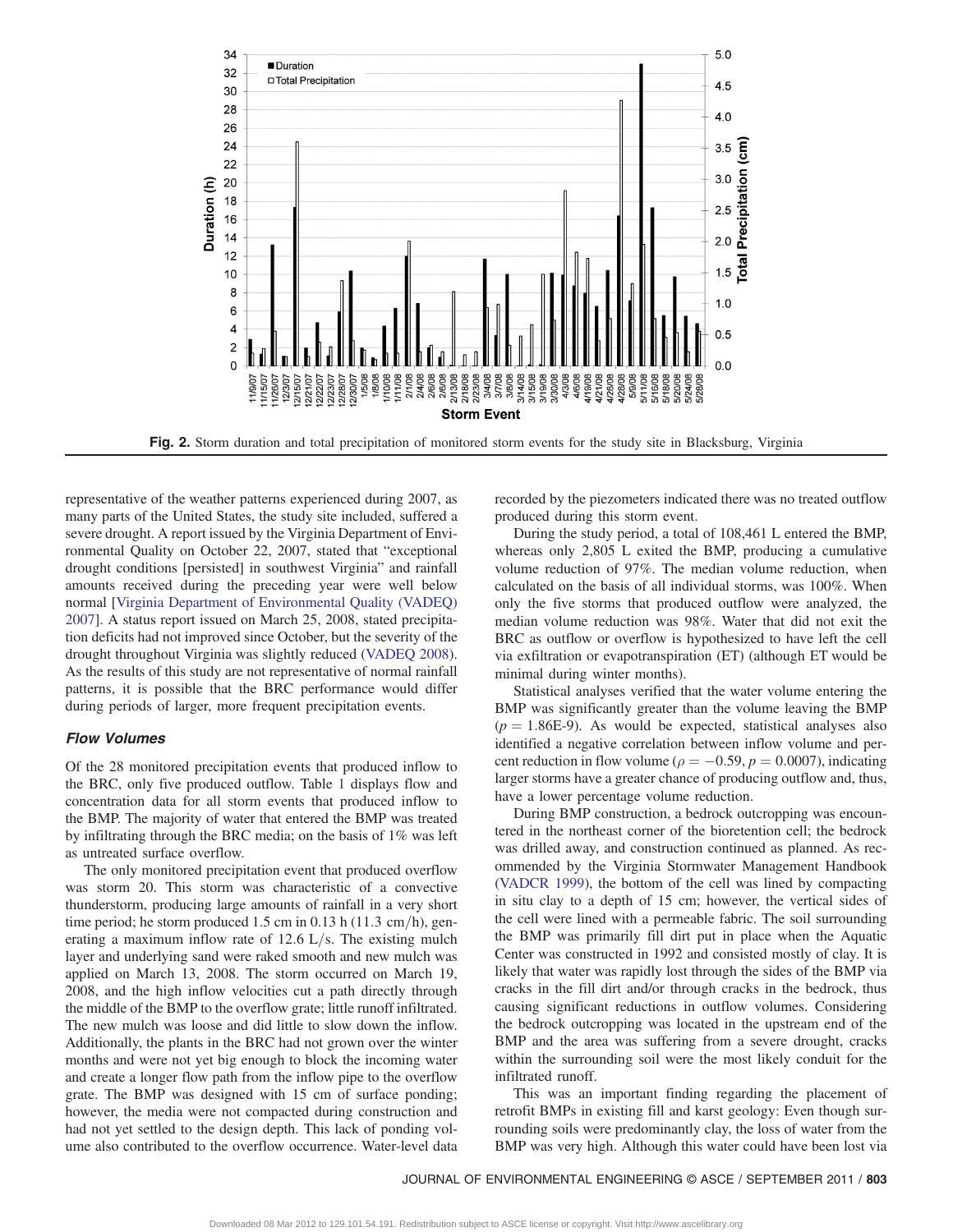<span id="page-4-0"></span>Table 1. Summary of Inflow and Outflow Data for Monitored Storm Events

| Storm          |                | Flow<br>(L) |         | Peak flow<br>(L/s) |                          | Suspended sediment<br>(mg/L)      |                          | Total nitrogen<br>(mg/L) |                                  | Total phosphorus<br>(mg/L)      |      |
|----------------|----------------|-------------|---------|--------------------|--------------------------|-----------------------------------|--------------------------|--------------------------|----------------------------------|---------------------------------|------|
| ID             | Date           | In          | Out     | In                 | Out                      | In                                | Out                      | In                       | Out                              | In                              | Out  |
| 1              | 11-26-07       | 468         | 0.0     | 0.025              |                          | 166                               |                          | 3.4                      |                                  | 0.25                            |      |
| $\mathfrak{2}$ | 12-03-07       | 24.7        | 0.0     | 0.003              | $\overline{\phantom{0}}$ | 170                               | $\overline{\phantom{0}}$ | 3.8                      |                                  | 0.38                            |      |
| 3              | $12 - 21 - 07$ | 512         | 0.0     | 0.004              | $\overline{\phantom{0}}$ | 26                                |                          | 1.8                      |                                  | 0.17                            |      |
| $\overline{4}$ | 12-23-07       | 1,730       | 0.0     | 0.054              | $\qquad \qquad$          | 96                                | $\overline{\phantom{0}}$ | 1.4                      |                                  | 0.25                            |      |
| 5              | 12-28-07       | 9,780       | 468     | 0.064              | 0.006                    | 44                                | 33                       | 0.25                     | 0.25                             | 0.14                            | 0.18 |
| 6              | 12-30-07       | 1,420       | 0.0     | 0.060              |                          | 28                                | $\overline{\phantom{0}}$ | 1.1                      |                                  | 0.14                            |      |
| 7              | 01-08-08       | 87.2        | 0.0     | 0.006              |                          | 195                               | $\overline{\phantom{0}}$ | 2.5                      |                                  | 0.41                            |      |
| 8              | $01 - 10 - 08$ | 154         | 0.0     | 0.005              |                          | 106                               | $\overline{\phantom{0}}$ | 1.4                      |                                  | 0.28                            |      |
| 9              | $01 - 11 - 08$ | 800         | 0.0     | 0.623              |                          | 59                                | $\overline{\phantom{0}}$ | 1.6                      |                                  | 0.20                            |      |
| 10             | $02 - 01 - 08$ | 5,550       | 22.8    | 1.160              | 0.009                    | 224                               | 9                        | $7.2\,$                  | 5.8                              | 0.32                            | 0.13 |
| 11             | 02-04-08       | 234         | $0.0\,$ | 0.440              |                          | 293                               |                          | 3.3                      |                                  | 0.88                            |      |
| 12             | 02-06-08       | 859         | 0.0     | 1.160              |                          | 217                               | $\overline{\phantom{0}}$ | 6.4                      |                                  | 4.96                            |      |
| 13             | 02-06-08       | 1,630       | 0.0     | 2.770              |                          | 546                               |                          | 3.3                      |                                  | 4.76                            |      |
| 14             | $02 - 13 - 08$ | 2,540       | 0.0     | 1.840              |                          | 593                               | $\overline{\phantom{0}}$ | 5.1                      |                                  | 0.70                            |      |
| 15             | $02 - 18 - 08$ | 319         | $0.0\,$ | 0.198              |                          | 98                                | $\overline{\phantom{0}}$ | 3.2                      | $\overline{\phantom{0}}$         | 0.40                            |      |
| 16             | $02 - 23 - 08$ | 132         | 0.0     | 0.275              | $\overline{\phantom{0}}$ | 260                               | $\overline{\phantom{0}}$ | 2.1                      |                                  | 0.60                            |      |
| 17             | 03-07-08       | 546         | 0.0     | 0.226              |                          | 82                                | $\overline{\phantom{0}}$ | 1.4                      | $\overline{\phantom{0}}$         | 0.97                            |      |
| 18             | $03 - 14 - 08$ | 3,580       | 0.0     | 2.430              |                          | 32.7                              |                          | 3.0                      |                                  | 1.63                            |      |
| 19             | $03 - 15 - 08$ | 996         | 0.0     | 0.538              | $\overline{\phantom{0}}$ | 1,223                             |                          | 1.3                      | $\overbrace{\phantom{12322111}}$ | 1.03                            |      |
| 20             | 03-19-08       | 5,240       | 0.8     | 12.6               | 0.011                    | 393                               | 872                      | 0.7                      | 5.3                              | 1.04                            | 2.30 |
| 21             | $04 - 03 - 08$ | 15,200      | 0.0     | 6.13               |                          |                                   |                          |                          | $\overline{\phantom{0}}$         |                                 |      |
| 22             | 04-06-08       | 6,870       | 1,500   | 3.44               | 0.721                    |                                   | $\overline{\phantom{0}}$ |                          |                                  | $\hspace{0.1mm}-\hspace{0.1mm}$ |      |
| 23             | $04 - 26 - 08$ | 41,700      | 816     | 22.4               | 2.090                    |                                   | —                        |                          |                                  |                                 |      |
| 24             | 04-28-08       | 187         | 0.0     | 0.510              |                          | $\overbrace{\phantom{123221111}}$ | $\overline{\phantom{0}}$ |                          |                                  |                                 |      |
| 25             | 05-09-08       | 6,850       | 0.0     | 8.580              |                          |                                   |                          |                          | —                                | $\hspace{0.1mm}-\hspace{0.1mm}$ |      |
| 26             | 05-20-08       | 850         | 0.0     | 0.510              | $\overline{\phantom{0}}$ | 77.0                              | $\overline{\phantom{0}}$ | 0.9                      |                                  | 0.83                            |      |
| 27             | $05 - 24 - 08$ | 49.2        | 0.0     | 0.120              |                          | 54.8                              |                          | 1.7                      |                                  | 1.20                            |      |
| 28             | 05-28-08       | 85.8        | 0.0     | 0.120              |                          | 25.8                              | $\overline{\phantom{0}}$ | 2.4                      |                                  | 0.59                            |      |

evapotranspiration, storage, or exfiltration, it is hypothesized that exfiltration was the primary method of water loss (monitoring occurred during winter months when ET would be minimal and piezometers installed within the BRC would show water storage). As increasing isolated infiltration in karst areas is not recommended; the amount of water being lost from this system may be problematic in the future. Designers should keep this in mind when designing BMPs for karst areas and perhaps should design the BRC with gently sloping sides that can be lined with a compacted clay layer.

Fig. [3](#page-5-0) displays pressure-corrected water levels in the deep piezometers for a storm in December 2007. The "uphill piezometer" was located approximately one-third of the distance between the inflow pipe and the overflow grate, whereas the "downhill piezometer" was located approximately two-thirds of the distance between the pipe and the grate. Both deep piezometers were on the BMP centerline and extended to the bottom of the BRC (approximately 1.83 m).

Fig. [3](#page-5-0) shows the movement of water within the BRC for storm 5, which occurred on December 28–29, 2007. Analyses of the graph and personal observation of the BMP during multiple storm events provided useful information regarding BRC hydrology. As storm water entered the bioretention cell, it typically infiltrated rapidly in front of the inflow pipe, as opposed to flowing over the BMP surface and then infiltrating into the media. The graphs of the uphill and downhill piezometer water levels are similar, but separated by approximately 30 min. This suggests water moved rapidly to the bottom of the BMP and pooled before moving horizontally along the bottom of the BMP.

As shown in Fig. [3,](#page-5-0) runoff from storm 5 filtered through the treatment media within approximately 2 h (measured from the peak of the piezometer water level to the underdrain height of 30 cm), leading to an estimated vertical hydraulic conductivity of  $11.8 \text{ cm/h}$ . The actual hydraulic conductivity was much higher than the design value of  $5 \text{ cm/h}$ , likely because the BRC media was not compacted but instead was allowed to settle over time. The actual hydraulic conductivity will probably decrease over time as the media consolidates. The infiltrated storm water pooled to a depth of 38 cm in the uphill part of the BRC and 40 cm in the downhill part of the BRC. Outflow via the underdrains did not begin until water reached a height of 38 cm, and outflow ceased when water levels within the BMP dropped below 26 cm. Although the BRC was designed to include a 30-cm IWS zone, Fig. [3](#page-5-0) shows water levels within the BMP continued to drop below 30 cm, indicating water was rapidly exfiltrating into the surrounding soil. Storm water had a very short residence time in the IWS; thus, denitrification in the IWS was likely minimal.

Hydrology results from the BRC were similar to findings by other research studies. Hunt et al. [\(2006](#page-8-9)) performed a hydrologic analysis of a bioretention cell constructed in high clay soils and designed with an IWS zone and an underdrain system. This design was similar to the BRC in this study, as the primary BMP design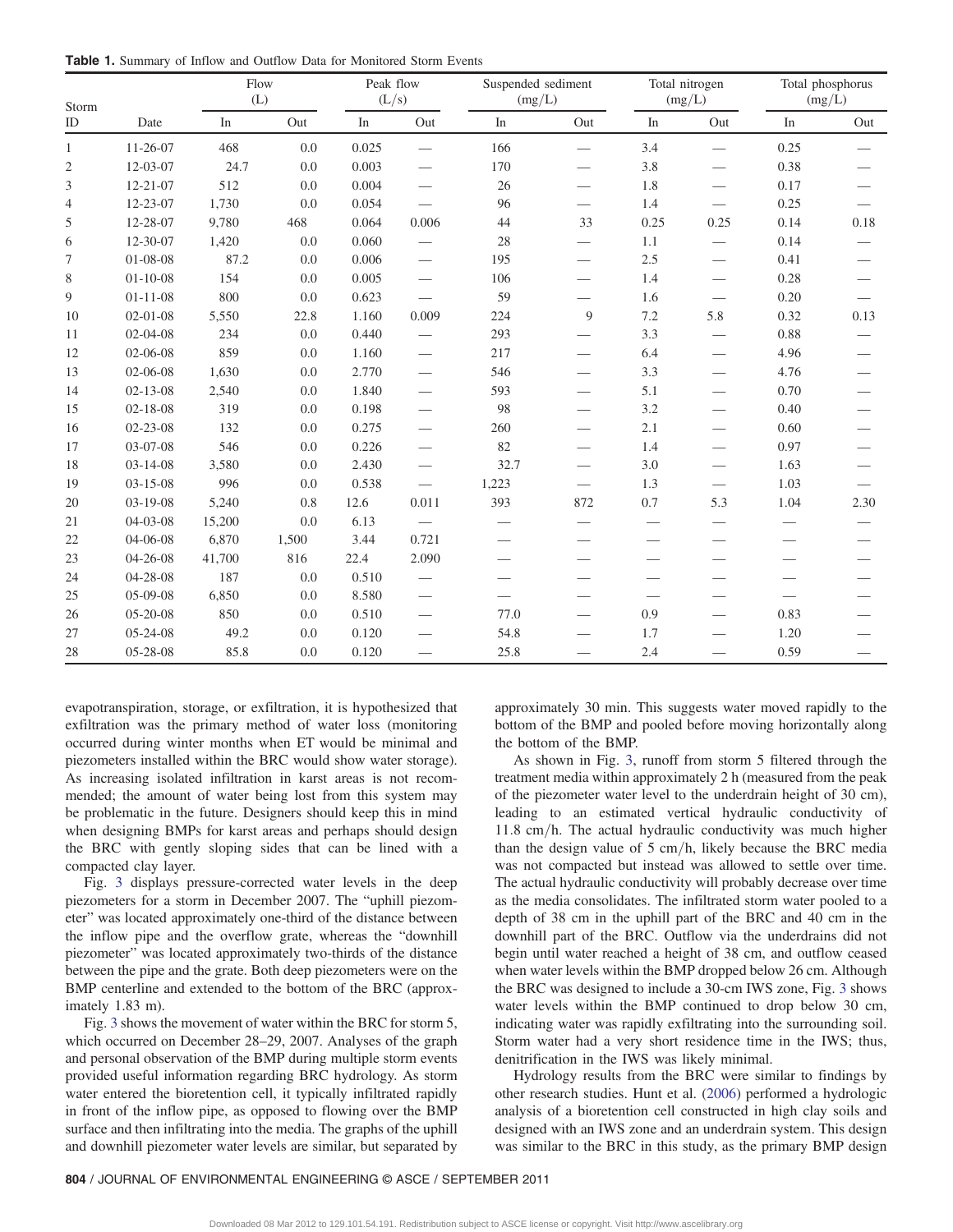<span id="page-5-0"></span>

Fig. 3. Water levels within the bioretention cell, as well as inflow and outflow rates, during storm 5 on December 28–29, 2007

function was storm water treatment, not exfiltration. Their study reported an average volume reduction of 78%, which is somewhat lower than the results from the BRC, but still higher than would be expected in clay subsoils. Brown and Hunt ([2011\)](#page-8-22) reported volume reductions of 31–42% for unlined bioretention cells in clay soils. The fact that the studied BRC was deeper than the bioretention cells studied by Brown and Hunt ([2011\)](#page-8-22) and Hunt et al. [\(2006](#page-8-9)) likely contributed to the higher volume reductions. This hypothesis is supported by Brown and Hunt ([2011\)](#page-8-22), who showed that deeper bioretention cells tend to exfiltrate larger volumes of water than shallower cells.

#### Peak Flow Rates

As few runoff events produced outflow, there were few data to analyze regarding peak flow rate reduction. The median percent reduction of peak flow rate was 91%, considering only the five storms that produced outflow. For all storms monitored during the study period, inflow peak flow rates were significantly higher than outflow peak flow rates ( $p = 6.03E-10$ ); however, when only analyzing the five storms that produced outflow, the BRC successfully reduced peak flow rates by 99% ( $p = 0.15$ ). An important aspect of BMP performance is the treatment of frequent, small storm events. As there was a complete lack of outflow for the majority of monitored storms, an excellent overall reduction in peak flow rate was achieved.

## Water Quality

When analyzing TN, TP, and SSC data, concentrations for events without outflow were designated "not applicable" and were not included in mean or median calculations or statistical tests. Loads for events without outflow were designated 0 kg, and were included in mean, median, and statistical calculations. As a result, all median and minimum values for constituent outflow loads for the BRC were 0 kg. Finally, water quality data were not collected for storms occurring between April 1, 2008, and May 10, 2008. Therefore, all results and conclusions regarding TN, TP, and SSC exclude storms 22–25.

Because so few storms produced outflow, median mass removal rates for all three constituents were 100%. If only storms that

produced outflow were analyzed, the median mass removal rates were greater than 99%. The cumulative mass removal rates for suspended sediment, total nitrogen, and total phosphorus were all greater than 99%. Both TN and TP mass removal rates were negatively correlated to inflow volume ( $\rho = 0.53$ ,  $p = 0.006$  for both TN and TP), rather than inflow pollutant concentration or mass.

#### Suspended Sediment

The highest suspended sediment outflow concentration and load occurred during storm 20, which was the only storm that produced outflow in the form of surface overflow. The higher sediment concentration and load were likely attributable to a recent application of new mulch on the BMP surface and high inflow velocities. For storm events that produced outflow via the underdrains, the inflow and outflow concentrations were not significantly different, most likely because of the small data set  $(n = 5)$ .

Storms 13 and 14 had high inflow suspended sediment concentrations when compared with previous storm events. These storms occurred on February 6, 2008, and February 13, 2008, respectively, amid icy weather. The Town of Blacksburg treats the municipal parking lots with a mixture of calcium chloride, magnesium chloride, and rock salt. Town streets are treated with a mixture of aggregate and deicing chemical (to be discussed in following sections). Increases in the amount of sediment and aggregate on the surface of the parking lots draining to the BMP were observed following icy weather. Therefore, the source of the increased suspended sediment during these storm events was likely the deicing mixture applied to the parking lots and/or aggregate that was tracked into the parking lot on vehicles.

Total SSC inflow and outflow loads were calculated for each storm event. Statistical analyses confirmed that the inflow loads of sediment entering the BRC were significantly greater than sediment loads leaving the BRC through outflow  $(p = 2.98E-8;$  $n = 24$ ). The percent mass removal was negatively correlated with inflow volume ( $\rho = -0.53$ ,  $p = 0.006$ ); therefore, the percent reduction in suspended sediment declined as the inflow volume increased. This finding is unsurprising, as higher inflow volumes would likely be more turbulent and would be more likely to result in surface overflow and higher outflow concentrations. There were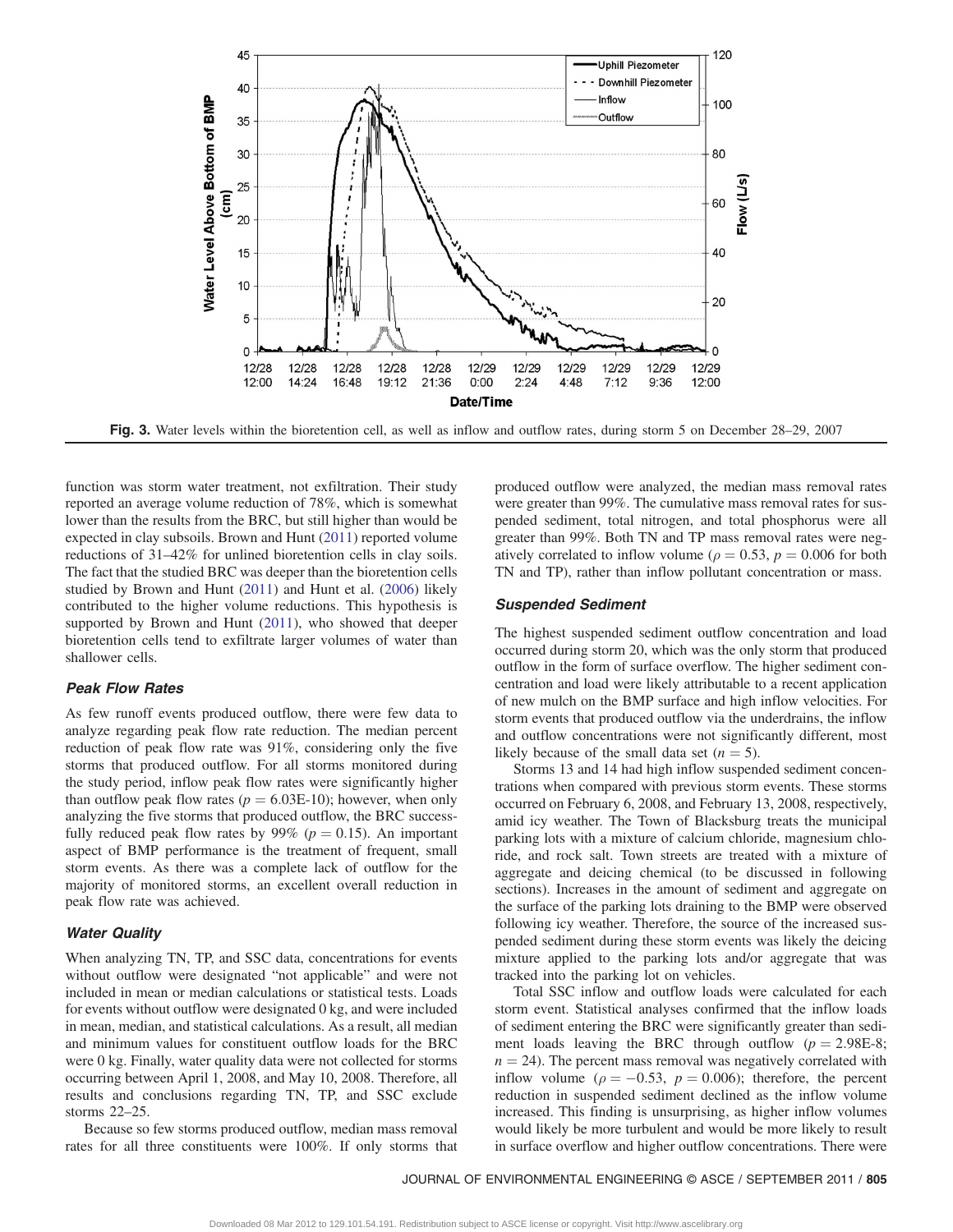no significant correlations of percent mass removal to either the inflow suspended sediment concentration or load.

In a study of a bioretention facility located in the Navy Yard parking lot, Washington, D.C., Glass and Bissouma ([2005\)](#page-8-6) measured a 98% reduction in total suspended solids, which is similar to the nearly 100% suspended sediment (SS) reduction found in this study. Brown and Hunt [\(2011](#page-8-22)) and Hatt et al. ([2009\)](#page-8-23) reported slightly lower total suspended solids (TSS) load reductions of 71–82% and 76–93%, respectively. These lower reductions are most likely attributable to the BRC being deeper; however, the difference in TSS and SS measurement may also contribute to these inconsistencies. Overall, the BRC substantially reduced the amount of suspended sediment entering the existing stormwater management system.

## Total Nitrogen

The inflow and outflow concentrations of total nitrogen were not significantly different, although this result was likely affected by the small number of outflow events  $(n = 3)$ . Storms 10 and 12 produced high inflow TN concentrations and loads, though the source of this nitrogen is unknown. Storm 20 had an unusually high outflow TN concentration, as this is the storm that produced overflow. The high concentration was most likely attributable to the application of new mulch six days prior to the storm, as discussed previously.

Table [2](#page-6-0) summarizes the mass of nitrogen attributable to each media component. Although it is recognized that a certain amount of nitrogen is contributed by living plant material, the amount was considered small when compared with the amount supplied by the media. The leaf compost was added as a carbon source; however, it was also a significant source of nitrogen within the BMP. Carbon sources with low C : N ratios are more likely to release nitrogen into the system than a medium with a higher C : N ratio. Therefore, it is recommended that the organic matter chosen for any bioretention media have a high C : N ratio to reduce the amount of nitrogen released into the system.

Table [2](#page-6-0) shows that the mass of nitrogen entering the BRC during the study period via inflow represented only a fraction of a percent in the overall BMP nitrogen balance. The sand nitrogen concentration was much higher than expected, but the reason for this is unknown. Likely causes include the sand parent material being naturally high in nitrogen or nitrogen compounds present in chemicals used at the quarry during the washing process. However, inquiries at the quarry did not reveal any clear nitrogen source.

Mulch was a sizeable contributor of TN, but the difference between the relative contribution at the beginning of the study period and the end of the study period was surprising. A mulch layer was applied to the BRC before monitoring commenced, and a refresher layer was applied in March 2008, toward the end of the study period. The second application of mulch, which is common practice for bioretention cells, increased the TN percent contribution for mulch by approximately 14%. If a new layer of mulch is applied every year and each layer adds approximately 4.3 kg of TN, the amount of TN added to the BRC attributable to mulch could be

substantial. Not all of the nitrogen in the leaf compost and mulch would be in a labile form, as some organic forms are refractory. Additionally, the  $C : N$  ratio of mulch is sufficiently high that a net nitrogen uptake would occur during microbial degradation of the mulch ([Tiquia et al. 2002\)](#page-8-24).

The 99% TN mass removal efficiency of the BRC was much higher than results reported by other studies. Dietz and Clausen [\(2005](#page-8-7)) reported a TN removal rate of 32%, and Hunt et al. ([2006\)](#page-8-9) reported a rate of 40%. The difference between the removal efficiency achieved in this study and those reported by other studies is most likely attributable to the extremely high flow reductions and the large number of storm events that did not produce outflow from the BRC.

#### Total Phosphorus

Total phosphorus inflow concentrations ranged from 0.17 to  $4.96 \text{ mg/l}$  (Table [1](#page-4-0)). Differences between the inflow and outflow concentrations were not statistically significant. The two outliers identified in the inflow concentration data set occurred during storms 12 and 13. As mentioned previously, icy weather was prominent prior to these two storm events. The deicing chemical Liquidow (The Dow Chemical Company; Charlotte, North Carolina) was occasionally applied to the parking lot as part of a rock salt and aggregate mixture at an application rate of  $26.2$  L/t (Brian Long, Town of Blacksburg Department of Public Works, personal communication, Feb. 13, 2008). Liquidow is a 30–42%  $CaCl<sub>2</sub>$  solution containing 25 ppm phosphorus. Depending on the amount of chemical applied and the frequency of freezing precipitation, this may be a significant source of phosphorus in storm water runoff. For example, if 190 L of Liquidow were applied to the parking lot in conjunction with 7 t of rock salt and aggregate mixture, this would contribute approximately 4.7 g of TP. Assuming this mass of TP was available on the parking lot for storms 12 and 13, the resulting inflow concentrations could have been as high as  $35.5$  and  $8.6$  mg/L, respectively, indicating the Liquidow was likely the source of the high TP concentrations for those storm events.

High outflow TP concentrations occurred during storm 20  $(2.25 \text{ mg/L})$ . As discussed previously, this was most likely attributable to the newly applied mulch and the large inflow velocities. Table [2](#page-6-0) summarizes the phosphorus mass in each media component at the beginning and end of the study period. Leaf compost was the most significant TP source, because of the high compost TP concentration, whereas topsoil was the second largest contributor. These results are not surprising, as phosphorus binds strongly with soil fines. TP added as a result of storm water inflow was negligible compared with the TP mass present in the BMP media.

Surprisingly, mulch was a considerable contributor to the overall TP budget. As shown in Table [2](#page-6-0), the new mulch layer increased the percent contribution of TP by approximately 2%. A new mulch layer is commonly added to bioretention cells in the spring of each year; the old mulch layer is generally not removed because of labor, budget, and time constraints. In 10 years, approximately 27% of the TP within the BRC will be attributable to mulch additions,

<span id="page-6-0"></span>Table 2. Total Nitrogen and Phosphorus Concentrations and Mass for Each Media Component Present in the Bioretention Cell during the Study Period

|                            | Sand  | Mulch (application 1) | Mulch (application 2) | Leaf compost | Top soil | Potting soil |
|----------------------------|-------|-----------------------|-----------------------|--------------|----------|--------------|
| TN concentration $(mg/kg)$ | .660  | 4.720                 | 4.720                 | 13.500       | 594      | 2,270        |
| TN total mass (kg)         | 166   | 12.0                  | 4.28                  | 62.3         | 5.39     | 0.26         |
| TP concentration $(mg/kg)$ | 10    | 200                   | 200                   | 900          | 200      | 400          |
| $TP$ total mass $(kg)$     | 0.998 | 0.508                 | 0.181                 | 4.08         | 1.81     | 0.047        |

## 806 / JOURNAL OF ENVIRONMENTAL ENGINEERING © ASCE / SEPTEMBER 2011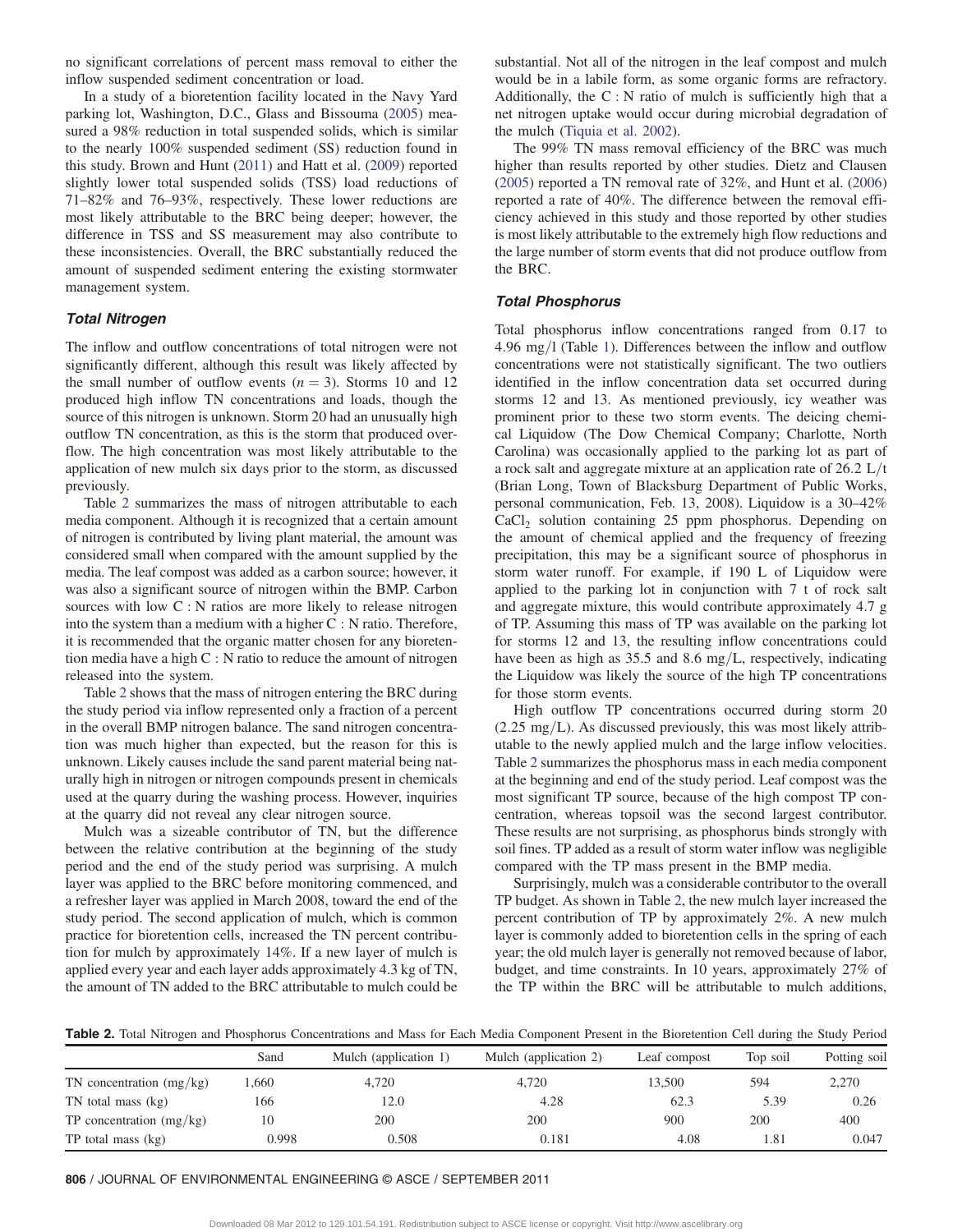assuming each additional mulch layer adds approximately 0.2 kg of TP and no mulch is removed.

To evaluate the potential of the bioretention media to store phosphorus, a Mehlich-III phosphorus test was conducted on all individual solid materials included in the bioretention media prior to the mixing and installation of the media. Certain ranges of Mehlich-phosphorus values correspond to levels of available phosphorus, as determined using the scale published by the Virginia Department of Conservation and Recreation ([VADCR 2005](#page-8-25)). The Mehlich-III phosphorus values for the sand, mulch, leaf compost, top soil, and potting soil components of the bioretention media were "Very Low," "Medium," "Very High," "Low," and "High," respectively. Overall, the Mehlich-III value for the treatment media was "Very Low" on the basis of the mass-weighted average of the media as a whole.

Hunt et al. [\(2006](#page-8-9)) showed that a relationship exists between the amount of available phosphorus in the treatment media and the TP removal efficiency of a bioretention cell. As the BRC treatment media was very low in available phosphorus, it is unlikely that the BRC will export TP in the near future [\(Hunt et al. 2006](#page-8-9)).

As with TN, the TP removal rates reported by other research studies are lower than the rates reported in this study: Hunt et al. ([2006\)](#page-8-9) and Davis et al. ([2001](#page-8-4)) reported TP load reductions of 65 and 80%, respectively. The difference between these average removal rates and the 99% produced in this study is most likely the lack of storms producing outflow as well as the greater cell depth. Additionally, Hunt et al. [\(2006](#page-8-9)) concluded the amount of available phosphorus in the treatment media greatly influences the TP removal rate of the bioretention system. Prior studies might have used a treatment media with a higher amount of available phosphorus, which could account for the higher removal rate observed in this study.

The drought potentially had numerous effects on BMP performance in reducing volume and improving storm water quality. Because of the drought, there were longer periods of dry weather between storm events, which likely increased the time for pollutant accumulation on the parking lots and increased inflow pollutant concentrations. Water-starved plants, dry treatment media, and parched surrounding soil could have increased the volume reduction capabilities of the BMP, producing higher volume reductions and pollutant removal rates than would be observed in years with normal rainfall amounts. Perhaps most importantly, the drought resulted in fewer precipitation events and a smaller data set during the study period than would be expected on the basis of the 30-year average.

The total precipitation, duration, average rainfall intensity, peak rainfall intensity, and the amount of time since the last precipitation event were determined for each monitored storm event. These variables were tested for correlation with the percent mass removal for all measured constituents (TN, TP, and SSC). It was determined that none of the storm characteristics listed were significantly correlated with the percent mass removal of any constituents; thus, there was little evidence that the features of an individual storm event affected the BRC pollutant removal efficiencies.

# **Conclusions**

Overall, the bioretention cell was successful in reducing flow volumes and peak flow rates leaving the parking lot, as well as reducing the total mass of sediment, total nitrogen, and total phosphorus leaving the site. The cumulative volume reduction for the BRC was greater than 97%, likely attributable to water seeping out of the BMP walls through cracks in the surrounding soils. Of 28 storm events that produced inflow to the cell, only five storms produced outflow. Of these outflow events, only one produced overflow (water that bypassed the BMP). Therefore, the BRC effectively treated 97% of the water leaving the system. The BRC significantly reduced peak flow rates by 99%. This reduction was attributable primarily to the large amount of volume reduction; however, when only storms that produced inflow and outflow were considered, median peak flow reduction was 91%.

The bioretention cell achieved cumulative mass removals of greater than 99% for suspended sediment, total nitrogen, and total phosphorus, significantly reducing inflow pollutant loads. Study results indicated the BMP effectiveness at reducing storm water volume, peak runoff rates, and pollutant loadings to Stroubles Creek was strongly influenced by the total precipitation and maximum intensity of the storm event, as well as the inflow volume.

This study also highlighted the important influence of isolated pollution events in urban watersheds and "hidden" nutrient sources. Occasional, high phosphorus loads from the parking lots resulted from the use of deicing materials. Although high chloride concentrations are a recognized concern for water quality managers, an assessment should be conducted of all chemicals applied by public works departments to parking lots or open spaces to identify other possible sources of water pollutants. For example, decaking agents applied to road salts may contain high levels of phosphorus. Additionally, all materials used for bioretention construction should be tested for TN and TP prior to construction. Hunt and Lord ([2006\)](#page-8-14) recommended the use of washed sand; however, polyacrylamide, a potential nitrogen source, is frequently used to flocculate and remove fines as part of the washing process.

Observations made during the project indicate BMP design could be improved by increasing the length to width ratio of the BRC and planting a higher density of shrubs immediately downstream of the inflow. These design modifications would serve to reduce short-circuiting within the BRC, thus increasing treatment and reducing the occurrence of untreated overflow during highintensity precipitation events.

The substantial loss of water through the BMP walls could be a cause for concern in the future. The karst geology of the area makes the infiltration of large amounts of water in one area undesirable. Following recommendations by VADCR, the bottom of the BMP was lined with clay to prevent this; however, large amounts of water still exfiltrated through the vertical walls of the BMP [\(VADCR](#page-8-13) [1999](#page-8-13)). This is an important finding, as it indicates that perhaps lining the bottom of a BMP is not enough to prevent the concentrated infiltration of collected runoff in a BMP. Those designing BMPs in karst areas should keep this in mind and possibly take additional measures to limit water losses from a BMP. For future installations in karst areas, it is recommended that the walls of BMPs be sloped such that they can be lined with a compacted clay layer (in addition to the bottom of the BMP) to prevent exfiltration. If there are spatial constraints that prevent this increase in surface area because of sloping the sides, a synthetic impermeable liner could be used in lieu of compacted clay.

The BRC was much deeper than the standard bioretention depth (0.6–1.2 m), which most likely caused the high volume reduction and consequent high pollutant load reductions. The results of this study, as well as those reported by Brown and Hunt [\(2011](#page-8-22)), suggest that deeper BMPs perform just as well, if not better than, shallower BMPs. This finding has implications especially for areas where space is limited, but a retrofit BMP is needed. If a deeper BMP with a smaller surface area can perform comparably to (or better than) a "standard-sized" BMP, this makes retrofits more feasible in areas with spatial constraints, especially in areas with high relief, as it is easier to acquire the necessary elevation changes for a deeper BMP. On the basis of the results of this study, bioretention is highly